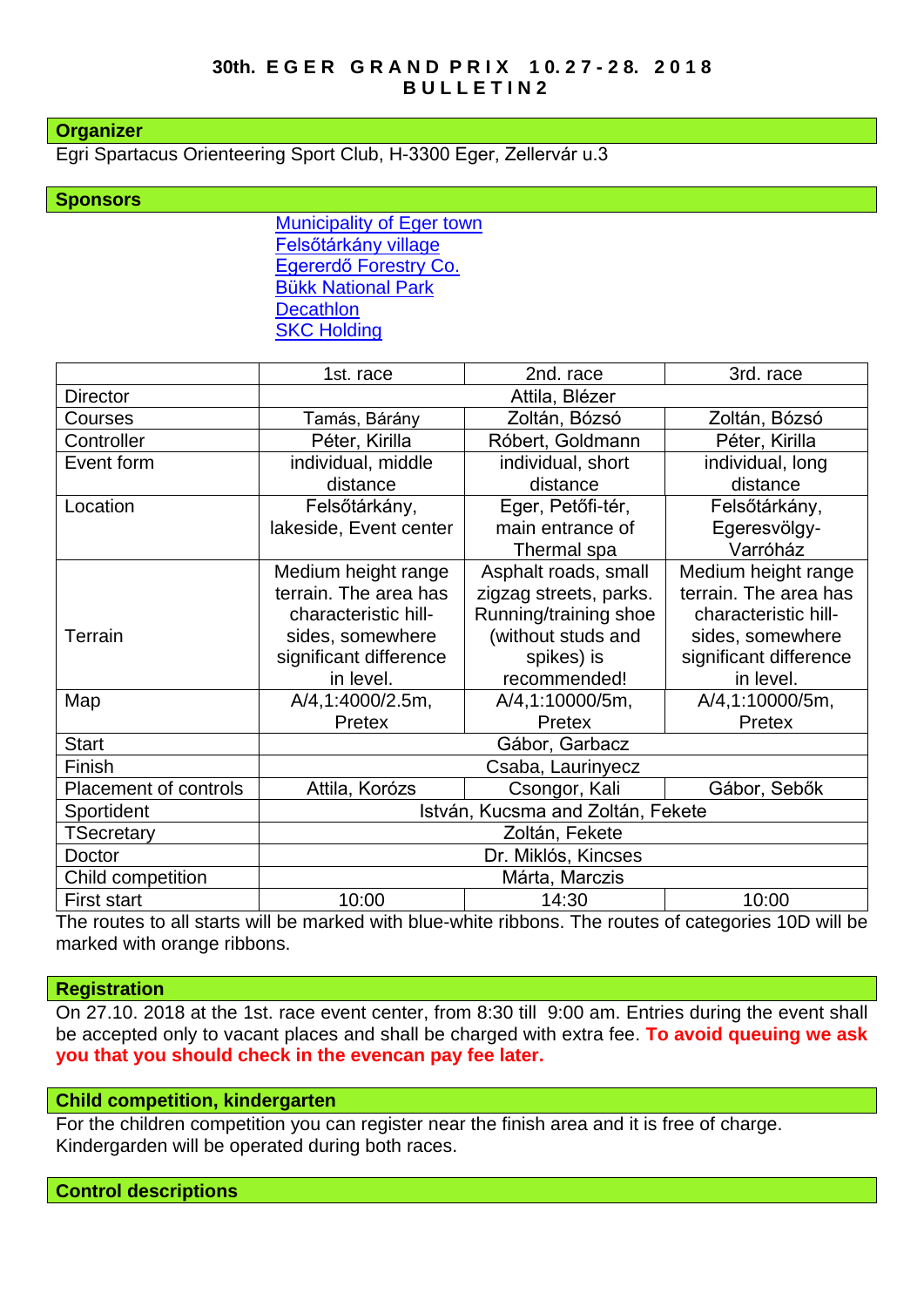The control desciptions will be printed ont he map. Before entering the pre-start additional descriptions will be placed with scissors and adhesive tapes. Drop of maps is mandatory until the last starts.

# **Parking, location**

|                                   | st<br>race | 2.2<br>race<br>.                      | ົົ້<br>race                |
|-----------------------------------|------------|---------------------------------------|----------------------------|
| .inich<br><br>וסוי.<br>_<br>ainli | - ^ ^<br>r | $\sim$ $\sim$<br><b>SOME</b><br><br>ш | - ^ ^<br>m<br>וו הר<br>. . |

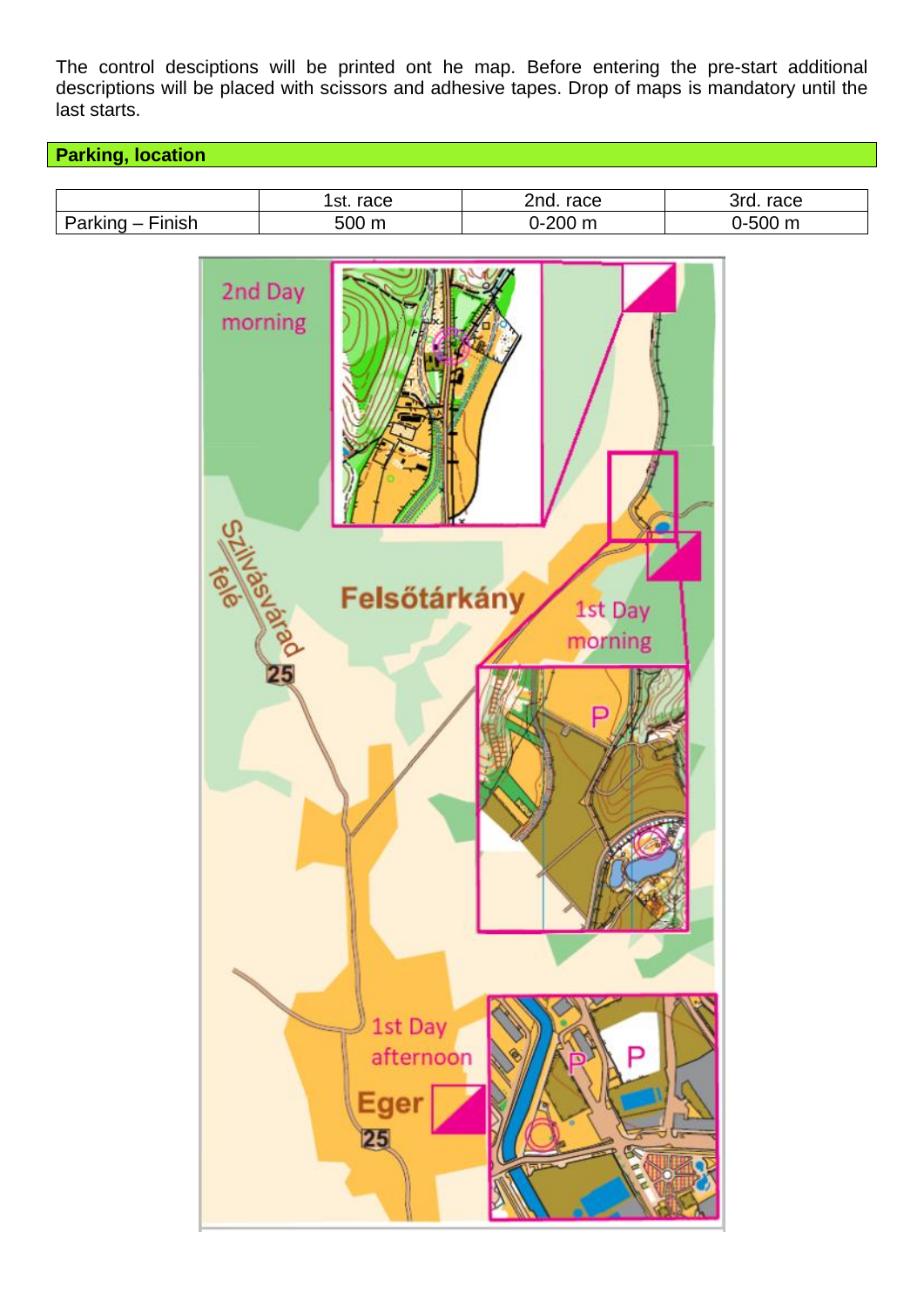We are kindly ask everybody to follow the parking staff's instructions!

# **Startlists, results**

Complete startlist can be found in the event center, and the start places. The daily and summary results can be viewed during the competition at the finish continously (30-40 min). At the event

centre and its environs there will be a free  $\mathbf{Q}$  network to follow the results of the race. Further information at the event centre.

## **SPORTident**

The competition is organized with SPORTident electronic punching system. In case of failure of the SI box, please use the traditional puncher and inform it at the finish. The AIR+ mode will not be turned on at control points!

# **Victory ceremony, prizes**

The first three runners of each class will be awarded a medal and gift prize, based on the total result of the 3 competition races. All the participants of the child competiton will get a present. We do not announce result in open categories.

The estimated time of the Prize giving ceremony is 28.10.2018 14:00.

## **Personal hygiene, refreshment**

During the 1st race there will be free toilets near the Finish. During the 2nd race there are tiolets nearby the Finish: Békafütty beer house – 50Ft/occasion, Archbishop's garden – free. During the 3rd race mobile toilets and water tanks will be settled near the event center.

## **Waste disposal**

In order to protect the environment and the nature, we ask everybody:

- possibly take home your own litter,
- use the selective litter collectors,
- put the plastic glasses together after using it

## **Others**

- At the finish buffet is available, for the racers refreshments will be provided.
- Dr. Miklós Kincses is the doctor of the competition and he will be in the finish area.
- All commercial activities at the finish are allowed only with the permission of the organizers.
- Every competitor are requested to punch at the finish.
- Keeping dogs in the fininsh area is allowed using dogs lead only! Taking the dog to the competiton area is forbidden!
- Take care of soundness, purity and order of event center and the accomodation!
- The participants (competitors, attendants, spectators) acknowledge that the pictures made during the race – can be published both in printed and electronic media including internet unless having written contrary statement.
- Everyone starts at the competition at his/her own responsibility!